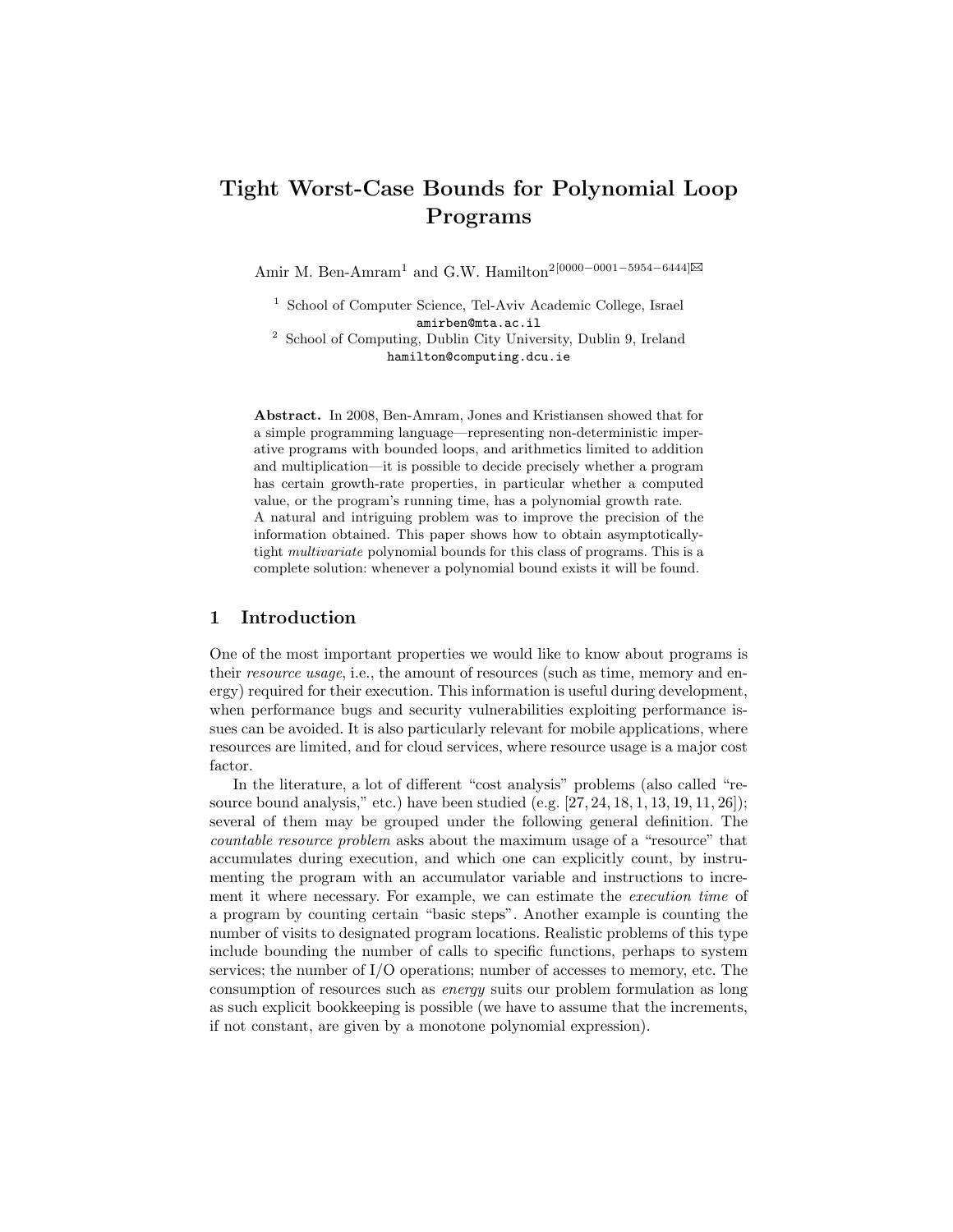In this paper we solve the *bound analysis problem* for a particular class of programs, defined in [7]. The bound analysis problem is to find symbolic bounds on the maximal possible value of an integer variable at the end of the program, in terms of some integer-valued variables that appear in the initial state of a computation. Thus, a solution to this problem might be used for any of the resource-bound analyses above. In this work we focus on values that grow polynomially (in the sense of being bounded by a polynomial), and our goal is to find polynomial bounds that are tight, in the sense of being precise up to a constant factor.

The programs we study are expressed by the so-called core language. It is imperative, including bounded loops, non-deterministic branches and restricted arithmetic expressions; the syntax is shown in Fig. 1. Semantics is explained and motivated below, but is largely intuitive; see also the illustrative example in Fig. 2. In 2008, it was proved [7] that for this language it is decidable whether a computed result is polynomially bounded or not. This makes the language an attractive target for work on the problem of computing tight bounds. However, for the past ten years there has been no improvement on [7]. We now present an algorithm to compute, for every program in the language, and every variable in the program which has a polynomial upper bound (in terms of input values), a tight polynomial bound on its largest attainable value (informally, "the worstcase value") as a function of the input values. The bound is guaranteed to be tight up to a multiplicative constant factor but constants are left implicit (for example a bound quadratic in *n* will always be represented as  $n^2$ ). The algorithm could be extended to compute upper and lower bounds with explicit constant factors, but choosing to ignore coefficients simplifies the algorithm considerably. In fact, we have striven for a simple, comprehensible algorithm, and we believe that the algorithm we present is sufficiently simple that, beyond being comprehensible, offers insight into the structure of computations in this model.

## 1.1 The core language

$$
X \in \text{Variable} \ ::= X_1 \mid X_2 \mid X_3 \mid \dots \mid X_n
$$
  
\n
$$
E \in \text{Expression} \ ::= X \mid E + E \mid E * E
$$
  
\n
$$
C \in \text{Command} \ ::= \text{skip} \mid X := E \mid C_1; C_2 \mid \text{loop } E \{C\}
$$
  
\n
$$
\mid \text{choose } C_2
$$

Fig. 1. Syntax of the core language.

Data. It is convenient to assume (without loss of generality) that the only type of data is non-negative integers. Note that a realistic (not "core") program may include many statements that manipulate non-integer data that are not relevant to loop control—so in a complexity analysis, we may be able to abstract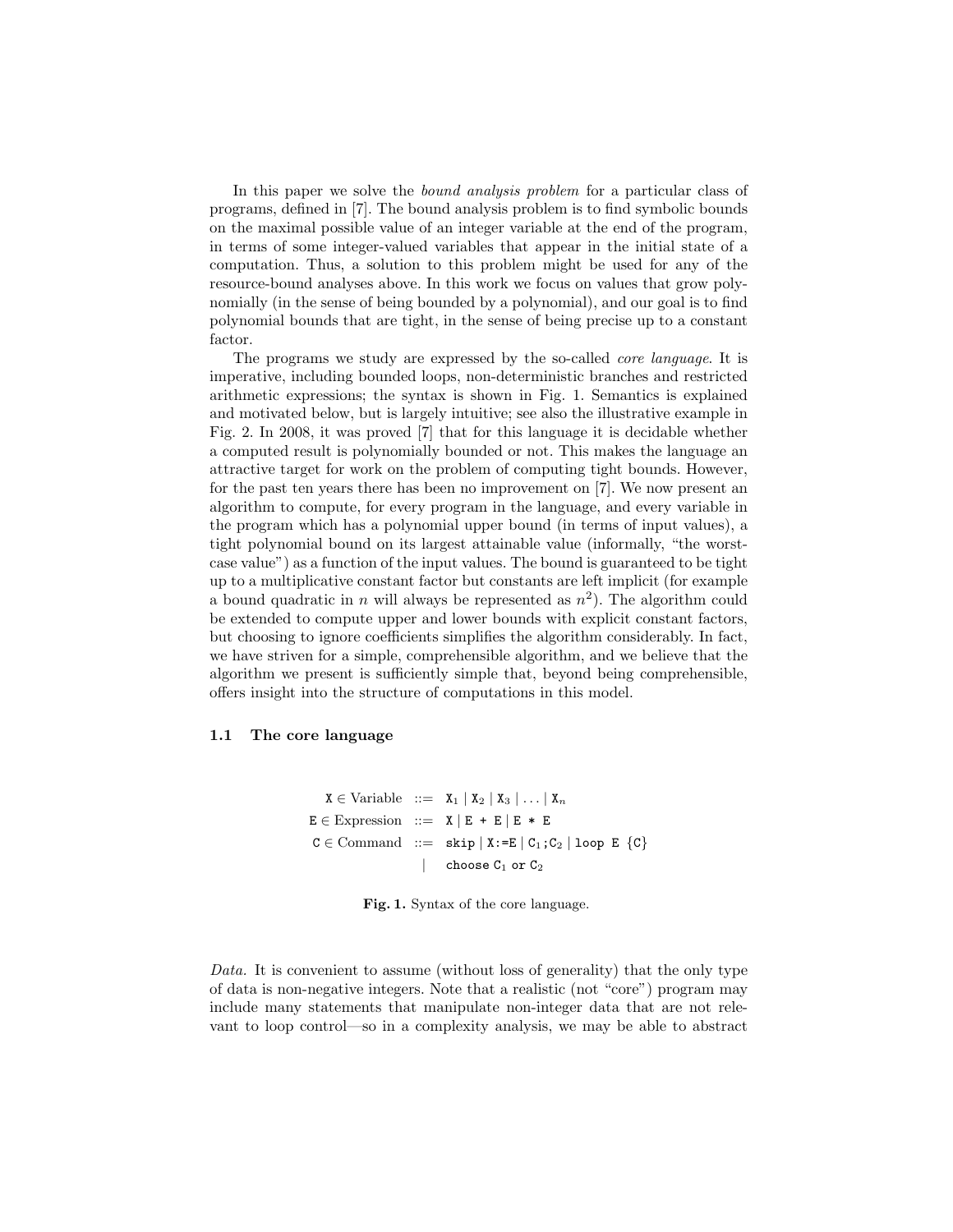these parts away and still analyze the variables of interest. In other cases, it is possible to preprocess a program to replace complex data values with their size (or "norm"), which is the quantity of importance for loop control. Methods for this process have been widely studied in conjunction with termination and cost analysis.

Command semantics. The core language is inherently non-deterministic. The choose command represents a non-deterministic choice, and can be used to abstract any concrete conditional command by simply ignoring the condition; this is necessary to ensure that our analysis problem is decidable. Note that what we ignore is branches within a loop body and not branches that implement the loop control, which we represent by a dedicated loop command. The command loop E {C} repeats C a (non-deterministic) number of times bounded by the value of E, which is evaluated just before the loop is entered. Thus, as a conservative abstraction, it may be used to model different forms of loops (for-loops, while-loops) as long as a bound on the number of iterations, as a function of the program state on loop initiation, can be determined and expressed in the language. There is an ample body of research on analysing programs to find such bounds where they are not explicitly given by the programmer; in particular, bounds can be obtained from a *ranking function* for the loop[23, 3, 2, 5, 6]. Note that the arithmetic in our language is too restricted to allow for the maintenance of counters and the creation of while loops, as there is no subtraction, no explicit constants and no tests. Thus, for realistic "concrete" programs which use such devices, loop-bound analysis is supposed to be performed on the concrete program as part of the process of abstracting it to the core language. This process is illustrated in [9, Sect. 2].

From a computability viewpoint, the use of bounded loops restricts the programs that can be represented to such that compute primitive recursive functions; this is a rich enough class to cover a lot of useful algorithms and make the analysis problem challenging. In fact, our language resembles a weakened version of Meyer and Ritchie's LOOP language [20], which computes all the primitive recursive functions, and where behavioral questions like "is the result linearly bounded" are undecidable.

loop  $X_1$  { loop  $X_2 + X_3$  { choose {  $X_3 := X_1$ ;  $X_2 := X_4$  } or {  $X_3 := X_4$ ;  $X_2 := X_1$  } };  $X_4 := X_2 + X_3$ }; loop  $X_4$  { choose {  $X_3 := X_1 + X_2 + X_3$  } or {  $X_3 := X_2$ ;  $X_2 := X_1$  } }

Fig. 2. A core-language program. loop  $n$  C means "do C at most  $n$  times."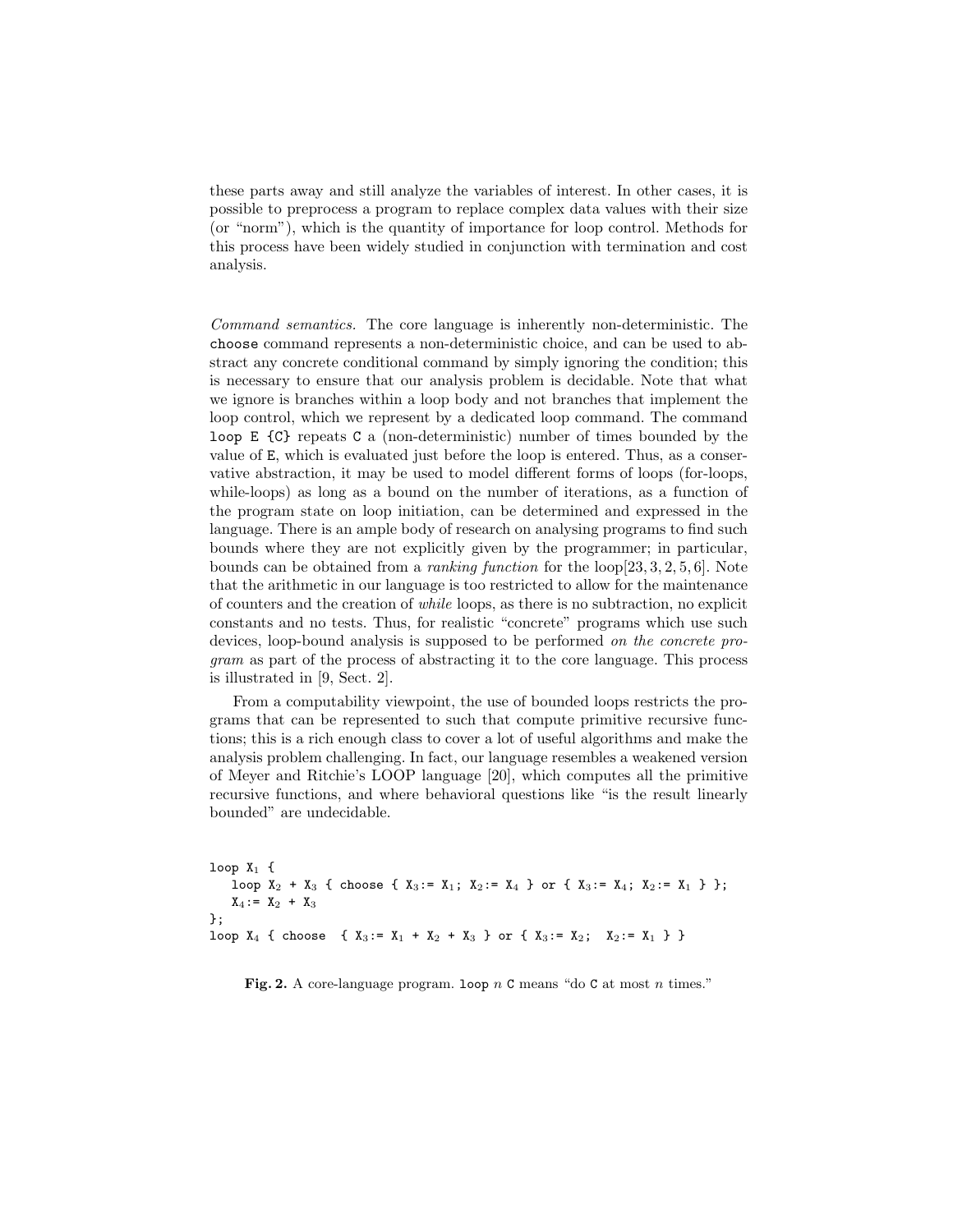#### 1.2 The algorithm

Consider the program in Fig. 2. Suppose that it is started with the values of the variables  $X_1, X_2, \ldots$  being  $x_1, x_2, \ldots$  Our purpose is to bound the values of all variables at the conclusion of the program in terms of those initial values. Indeed, they are all polynomially bounded, and our algorithm provides tight bounds. For instance, it establishes that the final value of  $X_3$  is tightly bounded (up to a constant factor) by  $\max(x_4(x_4 + x_1^2), x_4(x_2 + x_3 + x_1^2)).$ 

In fact, it produces information in a more precise form, as a disjunction of simultaneous bounds. This means that it generates vectors, called multipolynomials, that give simultaneous bounds on all variables; for example, with the program in Fig. 2, one such multi-polynomial is  $\langle x_1, x_2, x_3, x_4 \rangle$  (this is the result of all loops taking a very early exit). This form is important in the context of a compositional analysis. To see why, suppose that we provide, for a command with variables X, Y, the bounds  $\langle x, y \rangle$  and  $\langle y, x \rangle$ . Then we know that the sum of their values is always bounded by  $x+y$ , a result that would have not been deduced had we given the bound  $\max(x, y)$  on each of the variables. The difference may be critical for the success of analyzing an enclosing or subsequent command.

Multivariate bounds are often of interest, and perhaps require no justification, but let us point out that multivariate polynomials are necessary even if we're ultimately interested in a univariate bound, in terms of some single initial value, say  $n$ . This is, again, due to the analysis being compositional. When we analyze an internal command that uses variables  $X, Y, \ldots$  we do not know in what possible contexts the command will be executed and how the values of these variables will be related to n.

Some highlights of our solution are as follows.

- We reduce the problem of analyzing any core-language program to the problem of analyzing a single loop, whose body is already processed, and therefore presented as a collection of multi-polynomials. This is typical of algorithms that analyze a structured imperative language and do so compositionally.
- Since we are computing bounds only up to a constant factor, we work with abstract polynomials, that have no numeric coefficients.
- We further introduce  $\tau$ -polynomials, to describe the evolution of values in a loop. These have an additional parameter  $\tau$  (for "time"; more precisely, number of iterations). Introducing  $\tau$ -polynomials was a key step in the solution.
- The analysis of a loop is simply a closure computation under two operations: ordinary composition, and generalization which is the operation that predicts the evolution of values by judiciously adding  $\tau$ 's to *idempotent* abstract multi-polynomials.

The remainder of this paper is structured as follows. In Section 2 we give some definitions and state our main result. In Sections 3—5 we present our algorithm. In Section 6, we outline the correctness proofs. Section 7 considers related work, and Section 8 concludes and discusses ideas for further work.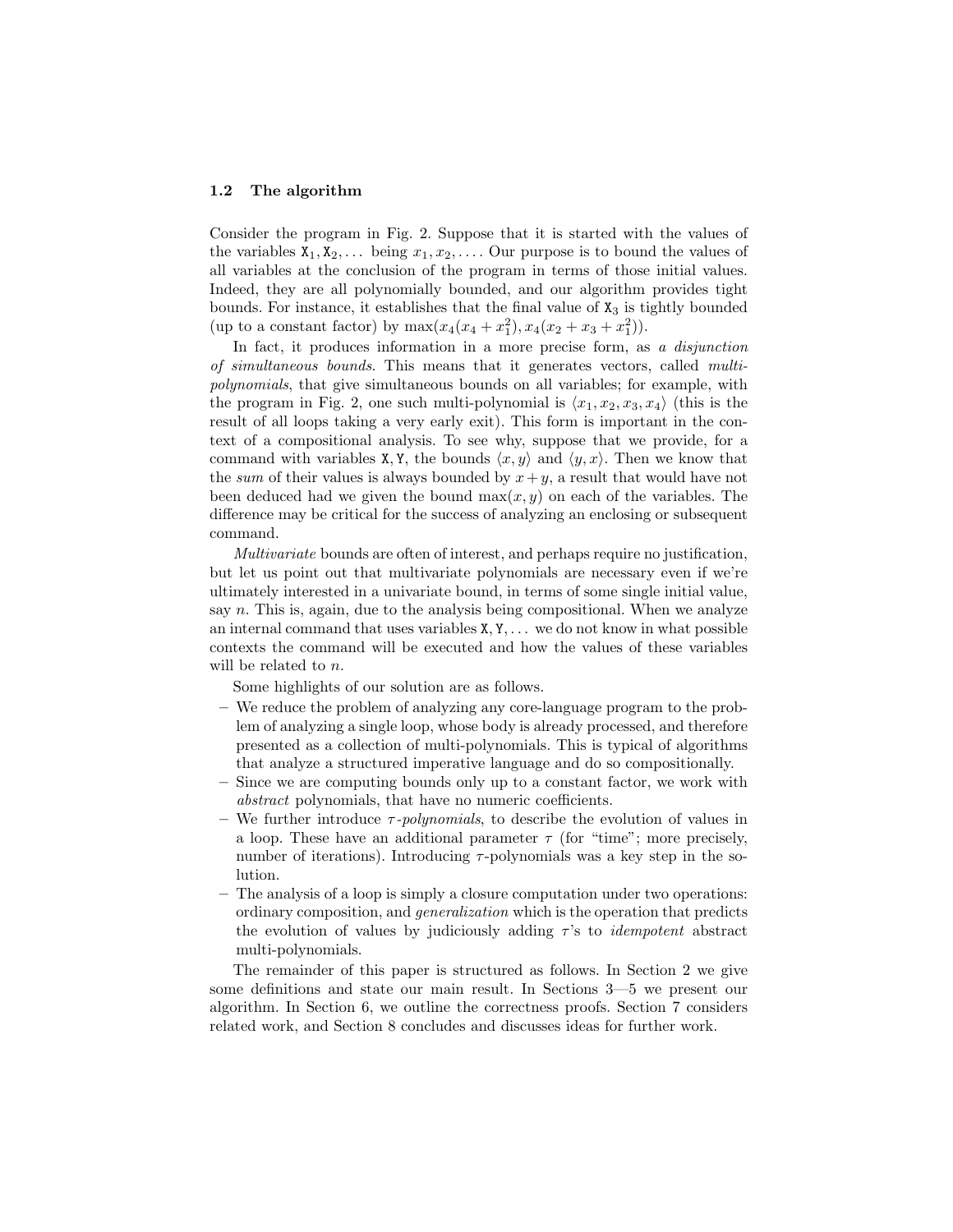# 2 Preliminaries

In this section, we give some basic definitions, complete the presentation of our programming language and precisely state the main result.

#### 2.1 Some notation and terminology

The language We remark that in our language syntax there is no special form for a "program unit"; in the text we sometimes use "program" for the subject of our analysis, yet syntactically it's just a command.

Polynomials and multi-polynomials We work throughout this article with multivariate polynomials in  $x_1, \ldots, x_n$  that have non-negative integer coefficients and no variables other than  $x_1, \ldots, x_n$ ; when we speak of a polynomial we always mean one of this kind. Note that over the non-negative integers, such polynomials are monotonically (weakly) increasing in all variables.

The post-fix substitution operator  $[a/b]$  may be applied to any sort of expression containing a variable b, to substitute a instead; e.g.,  $(x^2 + yx + y)[2z/y] =$  $x^2 + 2zx + 2z$ .

When discussing a command, state-transition, or program trace, with a variable  $X_i$ ,  $x_i$  will denote, as a rule, the initial value of this variable, and  $x'_i$  its final value. Thus we distinguish the syntactic entity by the typewriter font. We write the polynomials manipulated by our algorithms using the variable names  $x_i$ . We presume that an implementation of the algorithm represents polynomials concretely so that ordinary operations such as composition can be applied, but otherwise we do not concern ourselves much with representation.

The parameter  $n$  always refers to the number of variables in the subject program. The set [n] is  $\{1, \ldots, n\}$ . For a set S an n-tuple over S is a mapping from  $[n]$  to S. The set of these tuples is denoted by  $S<sup>n</sup>$ . Throughout the paper, various natural liftings of operators to collections of objects is tacitly assumed, e.g., if S is a set of integers then  $S + 1$  is the set  $\{s + 1 \mid s \in S\}$  and  $S + S$  is  $\{s + t \mid s, t \in S\}$ . We use such lifting with sets as well as with tuples. If S is ordered, we extend the ordering to  $S<sup>n</sup>$  by comparing tuples element-wise (this leads to a partial order, in general, e.g., with natural numbers,  $\langle 1, 3 \rangle$  and  $\langle 2, 2 \rangle$ are incomparable).

Definition 1. A polynomial transition (PT) represents a mapping of an "input" state  $\mathbf{x} = \langle x_1, \ldots, x_n \rangle$  to a "result" state  $\mathbf{x}' = \langle x'_1, \ldots, x'_n \rangle = \mathbf{p}(\mathbf{x})$  where  $\mathbf{p} = \langle \mathbf{p}[1], \ldots, \mathbf{p}[n]\rangle$  is an n-tuple of polynomials. Such a p is called a a multipolynomial (MP); we denote by MPol the set of multi-polynomials, where the number of variables n is fixed by context.

Multi-polynomials are used in this work to represent the effect of a command. Various operations will be applied to MPs, mostly obvious—in particular, composition (which corresponds to sequential application of the transitions). Note that composition of multi-polynomials,  $q \circ p$ , is naturally defined since p supplies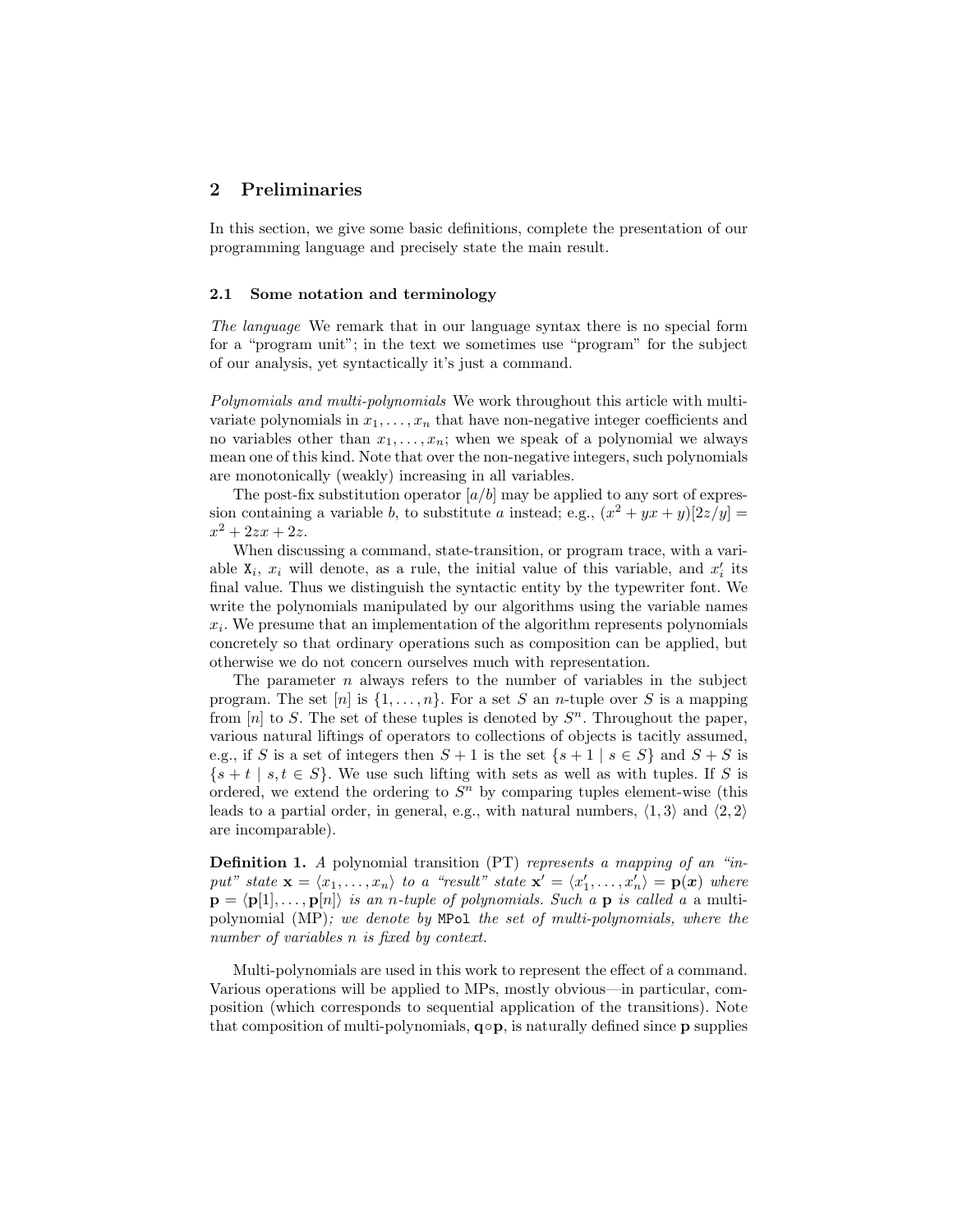n values for the n variables of  $q$  (in other words, they are composed as functions in  $\mathbb{N}^n \to \mathbb{N}^n$ ). We define Id to be the identity transformation,  $\mathbf{x}' = \mathbf{x}$  (in MP) notation:  $\mathbf{p}[i] = x_i$  for  $i = 1, \ldots, n$ .

#### 2.2 Formal semantics of the core language

The semantics associates with every command C over variables  $X_1, \ldots, X_n$  a relation  $\llbracket \mathfrak{C} \rrbracket \subseteq \mathbb{N}^n \times \mathbb{N}^n$ . In the expression  $\mathbf{x} \llbracket \mathfrak{C} \rrbracket \mathbf{y}$ , vector  $\mathbf{x}$  (respectively  $\mathbf{y}$ ) is the store before (after) the execution of C.

The semantics of skip is the identity. The semantics of an assignment  $X_i: E$ associates to each store x a new store y obtained by replacing the component  $x_i$ by the value of the expression  $E$  when evaluated over store  $x$ . This is defined in the natural way (details omitted), and is denoted by  $\mathbb{E} \mathbb{E} x$ . Composite commands are described by the straight-forward equations:

$$
\begin{aligned}\n\llbracket \texttt{C}_1 ; \texttt{C}_2 \rrbracket & = \llbracket \texttt{C}_2 \rrbracket \circ \llbracket \texttt{C}_1 \rrbracket \\
\texttt{[choose C_1 or C_2]} & = \llbracket \texttt{C}_1 \rrbracket \cup \llbracket \texttt{C}_2 \rrbracket \\
\texttt{[C_2]} & \\
\llbracket \texttt{loop E {C}} \rrbracket & = \{(x, y) \mid \exists i \leq \llbracket \texttt{E} \rrbracket x : x \llbracket \texttt{C} \rrbracket^i y\}\n\end{aligned}
$$

where  $\llbracket \texttt{C} \rrbracket^i$  represents  $\llbracket \texttt{C} \rrbracket \circ \cdots \circ \llbracket \texttt{C} \rrbracket$  (*i* occurrences of  $\llbracket \texttt{C} \rrbracket$ ); and  $\llbracket \texttt{C} \rrbracket^0 = Id$ .

Remarks The following two changes may enhance the applicability of the core language for simulating certain concrete programs; we include them as "options" because they do not affect the validity of our proofs.

- 1. The semantics of an assignment operation may be non-deterministic:  $X := E$ assigns to X some non-negative value bounded by E. This is useful to abstract expressions which are not in the core language, and also to use the results of size analysis of subprograms. Such an analysis may determine invariants such as "the value of  $f(X,Y)$  is at most the sum of X and Y."
- 2. The domain of the integer variables may be extended to  $\mathbb{Z}$ . In this case the bounds that we seek are on the absolute value of the output in terms of absolute values of the inputs. This change does not affect our conclusions because of the facts  $|xy| = |x| \cdot |y|$  and  $|x + y| \le |x| + |y|$ . The semantics of the loop command may be defined either as doing nothing if the loop bound is not positive, or using the absolute value as a bound.

#### 2.3 Detailed statement of the main result

The *polynomial-bound analysis problem* is to find, for any given command, which output variables are bounded by a polynomial in the input values (which are simply the values of all variables upon commencement of the program), and to bound these output values tightly (up to constant factors). The problem of identifying the polynomially-bounded variables is completely solved by [7]. We rely on that algorithm, which is polynomial-time, to do this for us (as further explained below).

Our main result is thus stated as follows.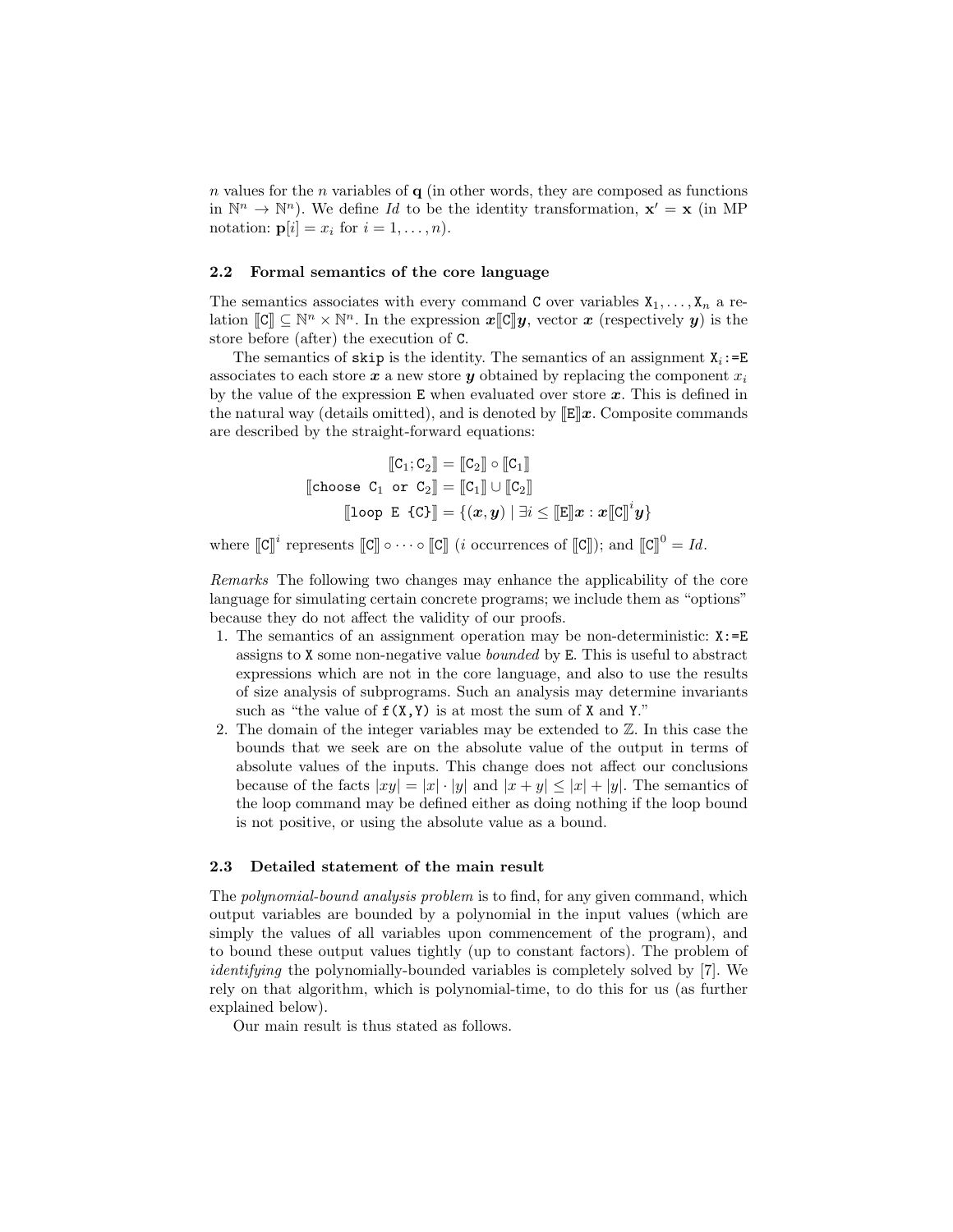**Theorem 1.** There is an algorithm which, for a command  $C$ , over variables  $X_1$ through  $X_n$ , outputs a set  $\beta$  of multi-polynomials, such that the following hold, where PB is the set of indices i of variables  $X_i$  which are polynomially bounded under  $\llbracket \mathbf{C} \rrbracket$ .

1. (Bounding) There is a constant  $c_p$  associated with each  $p \in \mathcal{B}$ , such that

$$
\forall x, y \, \ldotp x \llbracket \texttt{C} \rrbracket y \Longrightarrow \exists \texttt{p} \in \mathcal{B} \, \ldotp \forall i \in \texttt{PB} \, \ldotp y_i \leq c_{\texttt{p}} \texttt{p}[i](x)
$$

2. (Tightness) For every  $p \in \mathcal{B}$  there are constants  $d_p > 0$ ,  $x_0$  such that for all  $x \geq x_0$  there is a y such that

 $\boldsymbol{x}$ [C] $\boldsymbol{y}$  and  $\forall i \in PB$ .  $y_i \geq d_{\mathbf{p}} \mathbf{p}[i](\boldsymbol{x})$ .

## 3 Analysis Algorithm: First Concepts

The following sections describe our analysis algorithm. Naturally, the most intricate part of the analysis concerns loops. In fact we break the description into stages: first we reduce the problem of analyzing any program to that of analyzing simple disjunctive loops, defined next. Then, we approach the analysis of such loops, which is the main effort in this work.

Definition 2. A simple disjunctive loop (SDL) is a finite set of PTs.

The loop is "disjunctive" because its meaning is that in every iteration, any of the given transitions may be applied. The semantics is formalized by traces (Definition 4). A SDL does not specify the number of iterations; our analysis generates polynomials which depend on the number of iterations as well as the initial state. For this purpose, we now introduce  $\tau$ -polynomials where  $\tau$  represents the number of iterations.

**Definition 3.**  $\tau$ -polynomials are polynomials in  $x_1, \ldots, x_n$  and  $\tau$ .

 $\tau$  has a special status and does not have a separate component in the polynomial giving its value. If p is a  $\tau$ -polynomial, then  $p(v_1, \ldots, v_n)$  is the result of substituting each  $v_i$  for the respective  $x_i$ ; and we also write  $p(v_1, \ldots, v_n, t)$  for the result of substituting t for  $\tau$  as well. The set of  $\tau$ -polynomials in n variables (*n* known from context) is denoted  $\tau$ Pol.

Multi-polynomials and polynomial transitions are formed from  $\tau$ -polynomials just as previously defined and are used to represent the effect of a variable number of iterations. For example, the  $\tau$ -polynomial transition  $\langle x_1', x_2' \rangle = \langle x_1, x_2 + \tau x_1 \rangle$ represents the effect of repeating ( $\tau$  times) the assignment  $X_2 := X_2 + X_1$ . The effect of iterating the composite command:  $X_2 := X_2 + X_1$ ;  $X_3 := X_3 + X_2$  has an effect described by  $\mathbf{x}' = \langle x_1, x_2 + \tau x_1, x_3 + \tau x_2 + \tau^2 x_1 \rangle$  (here we already have an upper bound which is not reached precisely, but is correct up to a constant factor). We denote the set of  $\tau$ -polynomial transitions by  $\tau MPol$ . We should note that composition  $q \circ p$  over  $\tau MPol$  is performed by substituting  $p[i]$  for each occurrence of  $x_i$  in **q**. Occurrences of  $\tau$  are unaffected (since  $\tau$  is not part of the state). We make a couple of preliminary definitions before reaching our goal which is the definition of the simple disjunctive loop problem (Definition 6).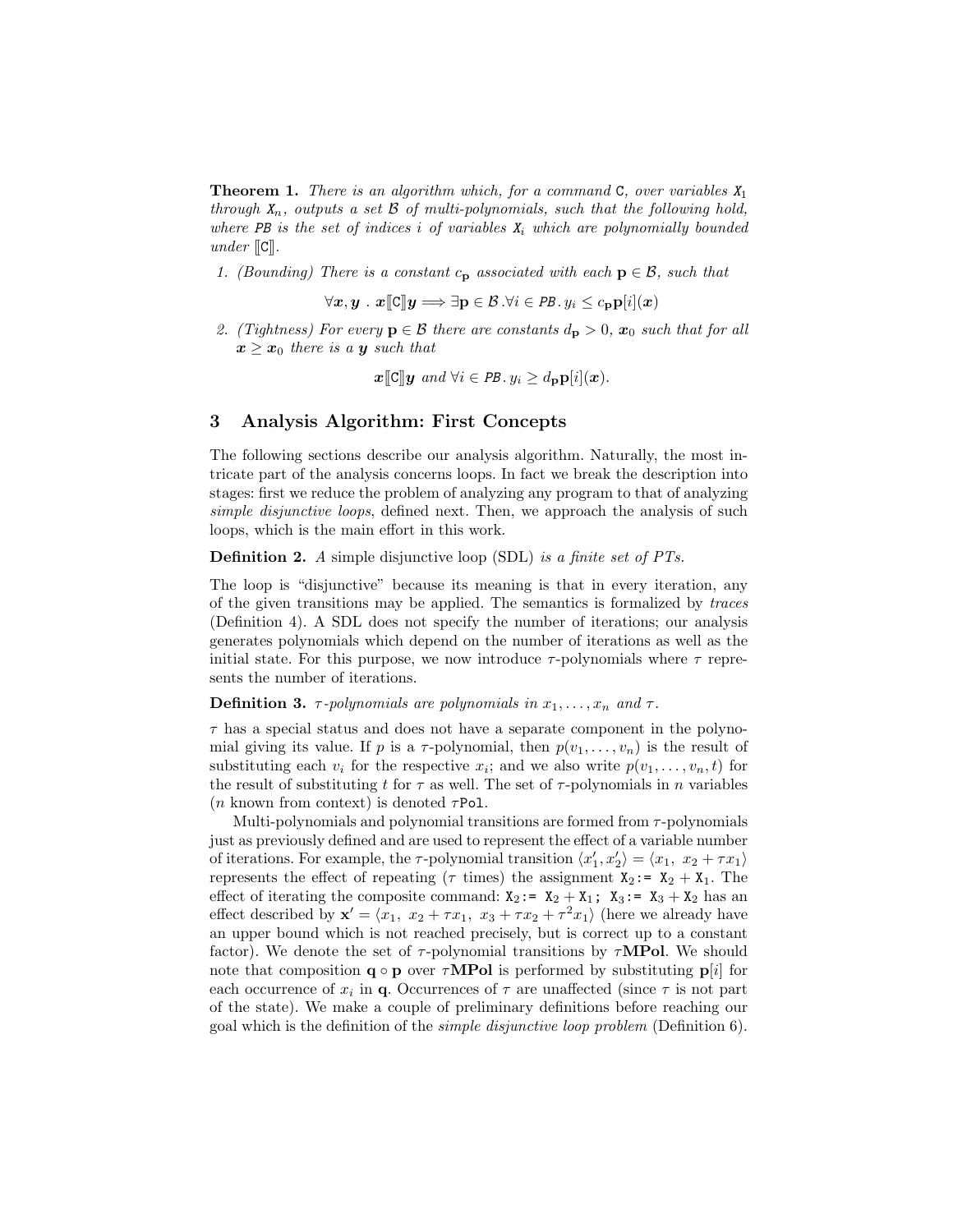**Definition 4.** Let S be a set of polynomial transitions. An (abstract) trace over S is a finite sequence  $\mathbf{p}_1; \ldots; \mathbf{p}_{|\sigma|}$  of elements of S. Thus  $|\sigma|$  denotes the length of the trace. The set of all traces is denoted  $S^*$ . We write  $\llbracket \sigma \rrbracket$  for the composed relation  $\mathbf{p}_{|\sigma|} \circ \cdots \circ \mathbf{p}_1$  (for the empty trace,  $\varepsilon$ , we have  $[\![\varepsilon]\!] = Id$ ).

**Definition 5.** Let  $p(\mathbf{x})$  be a (concrete or abstract)  $\tau$ -polynomial. We write  $\dot{p}$  for the sum of linear monomials of p, namely any one of the form  $ax_i$  with constant coefficient a. We write  $\ddot{p}$  for the rest. Thus  $p = \dot{p} + \ddot{p}$ .

Definition 6 (Simple disjunctive loop problem). The simple disjunctive loop problem is: given the set S, find (if possible) a finite set B of  $\tau$ -polynomial transitions which tightly bound all traces over S. More precisely, we require:

1. (Bounding) There is a constant  $c_{\mathbf{p}} > 0$  associated with each  $\mathbf{p} \in \mathcal{B}$ , such that

$$
\forall x, y, \sigma \, \ldotp \, x \llbracket \sigma \rrbracket y \Longrightarrow \exists \mathbf{p} \in \mathcal{B} \, \ldotp y \leq c_{\mathbf{p}} \mathbf{p}(x,|\sigma|)
$$

2. (Tightness) For every  $p \in \mathcal{B}$  there are constants  $d_p > 0$ ,  $x_0$  such that for all  $x \geq x_0$  there are a trace  $\sigma$  and a state vector **y** such that

$$
\boldsymbol{x}[\![\sigma]\!] \boldsymbol{y} \, \wedge \, \boldsymbol{y} \geq \dot{\mathbf{p}}(\boldsymbol{x},|\sigma|) + d_{\mathbf{p}} \ddot{\mathbf{p}}(\boldsymbol{x},|\sigma|) \, .
$$

Note that in the lower-bound clause  $(2)$ , the linear monomials of p are not multiplied, in the left-hand side, by the coefficient  $d_{\mathbf{p}}$ ; this sets, in a sense, a stricter requirement for them: if the trace maps x to  $x^2$  then the bound  $2x^2$  is acceptable, but if it maps x to x, the bound  $2x$  is not accepted. The reader may understand this technicality by considering the effect of iteration: it is important to distinguish the transition  $x_1' = x_1$ , which can be iterated ad libitum, from the transition  $x'_1 = 2x_1$ , which produces exponential growth on iteration. Distinguishing  $x'_1 = x_1^2$  from  $x'_1 = 2x_1^2$  is not as important. The result set  $\mathcal{B}$  above is sometimes called a *loop summary*. We remark that Definition 6 implies that the max of all these polynomials provides a "big Theta" bound for the worst-case (namely biggest) results of the loop's computation. We prefer, however, to work with sets of polynomials. Another technical remark is that  $c_{\mathbf{p}}, d_{\mathbf{p}}$  range over real numbers. However, our data and the coefficients of polynomials remain integers, it is only such comparisons that are performed with real numbers (specifically, to allow  $c_{\rm p}$  to be smaller than one).

## 4 Reduction to Simple Disjunctive Loops

We show how to reduce the problem of analysing core-language programs to the analysis of polynomially-bounded simple disjunctive loops.

#### 4.1 Symbolic evaluation of straight-line code

Straight-line code consists of atomic commands—namely assignments (or skip, equivalent to  $X_1 := X_1$ , composed sequentially. It is obvious that symbolic evaluation of such code leads to polynomial transitions.

Example 1.  $X_2 := X_1$ ;  $X_4 := X_2 + X_3$ ;  $X_1 := X_2 * X_3$ is precisely represented by the transition  $\langle x_1, x_2, x_3 \rangle' = \langle x_1x_3, x_1, x_3, x_1 + x_3 \rangle$ .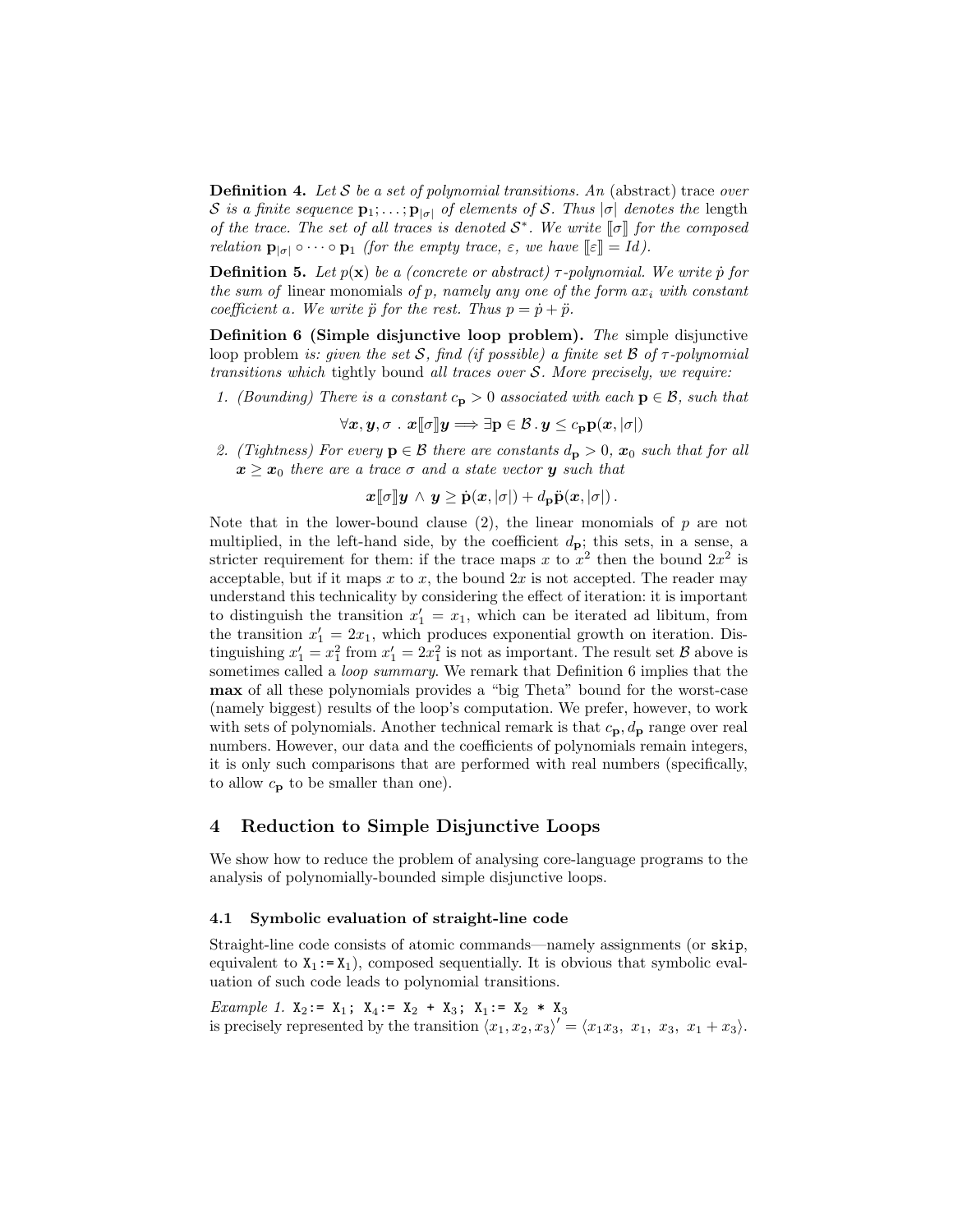#### 4.2 Evaluation of non-deterministic choice

Evaluation of the command choose  $C_1$  or  $C_2$  yields a set of possible outcomes. Hence, the result of analyzing a command will be a set of multi-polynomial transitions. We express this in the common notation of abstract semantics:

$$
\llbracket \texttt{C} \rrbracket^S \in \wp(\texttt{MPol})\,.
$$

For uniformity, we consider  $\llbracket \mathbf{C} \rrbracket^S$  for an atomic command to be a singleton in  $\wp(MPol)$  (this means that we represent a transition  $x' = p(x)$  by  $\{p\}$ ). Composition is naturally extended to sets, and the semantics of a choice command is now simply set union, so we have:

$$
\llbracket \texttt{C}_1 ; \texttt{C}_2 \rrbracket^S = \llbracket \texttt{C}_2 \rrbracket^S \circ \llbracket \texttt{C}_1 \rrbracket^S
$$

*Example 2.*  $X_2 := X_1$ ; choose {  $X_4 := X_2 + X_3$  } or {  $X_1 := X_2 * X_3$  } is represented by the set  $\{\langle x_1, x_1, x_3, x_1 + x_3 \rangle, \langle x_1 x_3, x_1, x_3, x_4 \rangle\}.$ 

#### 4.3 Handling loops

The above shows that any loop-free command in our language can be precisely represented by a finite set of PTs. Consequently, the problem of analyzing any command is reduced to the analysis of simple disjunctive loops.

Suppose that we have an algorithm Solve that takes a simple disjunctive loop and computes tight bounds for it (see Definition 6). We use it to complete the analysis of any program by the following definition:

$$
[\![\texttt{loop E {fCl} }\!]^S = (\mathrm{SOLVE}([\![\texttt{C}]\!]^S)[E/\tau]\;.
$$

Thus, the whole solution is constructed as an ordinary abstract interpretation, following the semantics of the language, except for procedure Solve, described below.

*Example 3.*  $X_4 := X_1$ ; loop  $X_4 \{ X_2 := X_1 + X_2 \}$ ;  $X_3 := X_2$  }. The loop includes just one PT. Solving the loop yields a set  $\mathcal{L} = \{ \langle x_1, x_2, x_3, x_4 \rangle, \}$  $\langle x_1, x_2 + \tau x_1, x_2 + \tau x_1, x_4 \rangle$  (the first MP accounts for zero iterations, the second covers any positive number of iterations). We can now compute the effect of the given command as

$$
\mathcal{L}[x_4/\tau] \circ [\![\mathbf{X}_4 \; := \; \mathbf{X}_1\!] \!]^S = \mathcal{L}[x_4/\tau] \circ \{ \langle x_1, x_2, x_3, x_1 \rangle \} \n= \{ \langle x_1, x_2, x_3, x_1 \rangle, \langle x_1, x_2 + x_1^2, x_2 + x_1^2, x_1 \rangle \}.
$$

The next section describes procedure Solve, and operates under the assumption that all variables are polynomially bounded in the loop. However, a loop can generate exponential growth. To cover this eventuality, we first apply the algorithm of [7] which identifies which variables are polynomially bounded. If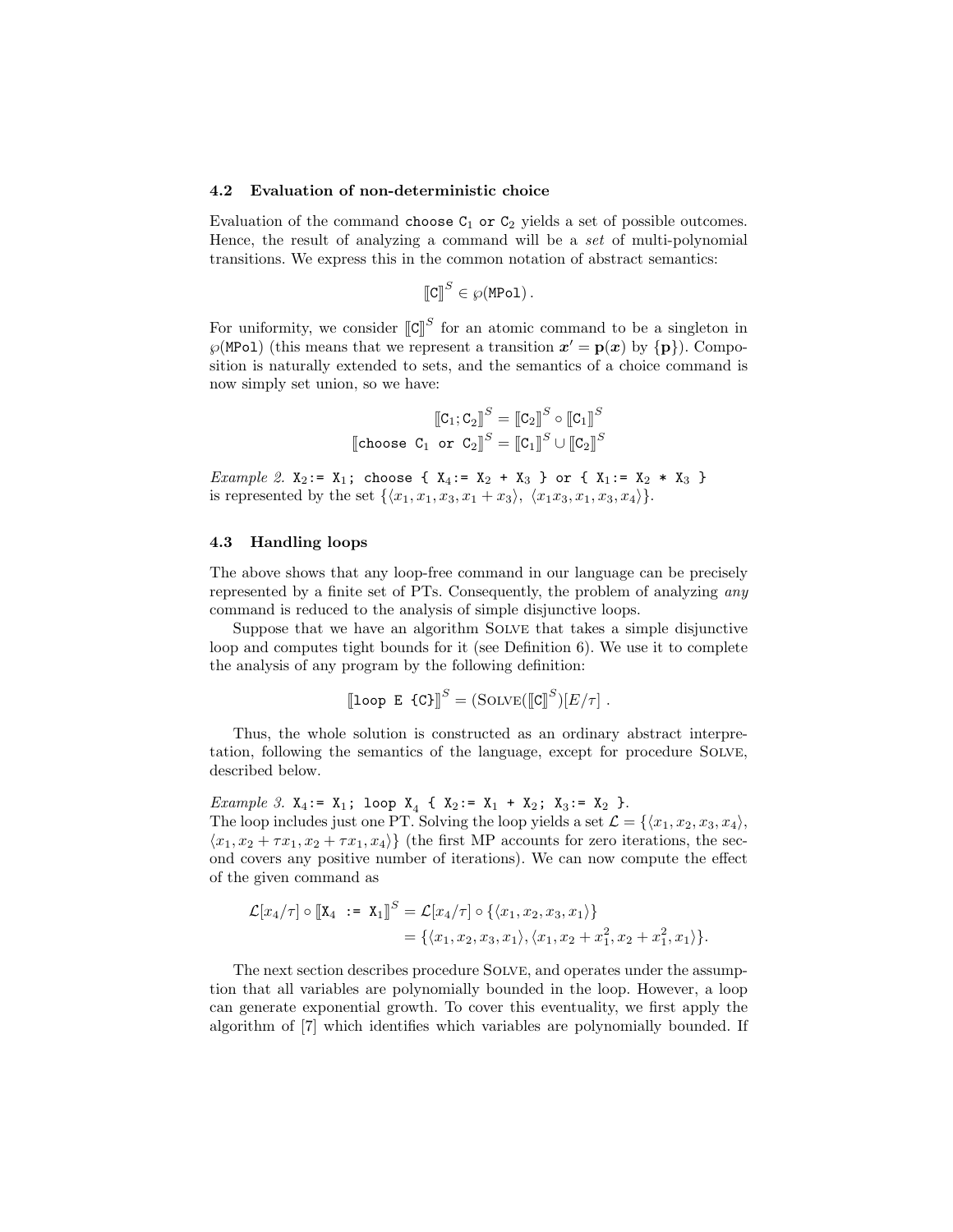some  $X_i$  is *not* polynomially bounded we replace the *i*th component of all the loop transitions with  $x_n$  (recall that we assume  $x_n$  to be a dedicated, unmodified variable). Clearly, after this change, all variables are polynomially bounded; moreover, variables which are genuinely polynomial are unaffected, because they cannot depend on a super-exponential quantity (given the restricted arithmetics in our language). In reporting the results of the algorithm, we should display "super-polynomial" instead of all bounds that depend on  $x_n$ .

## 5 Simple Disjunctive Loop Analysis Algorithm

Intuitively, evaluating loop E {C} abstractly consists of simulating any finite number of iterations, i.e., computing

$$
Q_i = \{Id\} \cup P \cup (P \circ P) \cup \dots \cup P^{(i)} \tag{1}
$$

where  $P = \llbracket C \rrbracket^S \in \wp(MPol)$ . The question now is whether the sequence (1) reaches a fixed point. In fact, it often doesn't. However, it is quite easy to see that in the multiplicative fragment of the language, that is, where the addition operator is not used, such non-convergence is associated with exponential growth. Indeed, since there is no addition, all our polynomials are monomials with a leading coefficient of 1 (monic monomials)—this is easy to verify. It follows that if the sequence (1) does not converge, higher and higher exponents must appear, which indicates that some variable cannot be bounded polynomially. Taking the contrapositive, we conclude that if all variables are known to be polynomially bounded the sequence will converge. Thus we have the following easy (and not so satisfying) result:

**Observation 2** For a SDL that does not use addition, the sequence  $Q_i$  as in (1) reaches a fixed point, and the fixed point provides tight bounds for all the polynomially-bounded variables.

When we have addition, we find that knowing that all variables are polynomially bounded does not imply convergence of the sequence (1). An example is: loop  $X_3$  {  $X_1 := X_1 + X_2$  } yielding the infinite sequence of MPs  $\langle x_1, x_2, x_3 \rangle$ ,  $\langle x_1 + x_2, x_2, x_3 \rangle, \langle x_1 + 2x_2, x_2, x_3 \rangle, \ldots$  Our solution employs two means. One is the introduction of  $\tau$ -polynomials, already presented. The other is a kind of abstraction—intuitively, ignoring the concrete values of (non-zero) coefficients. Let us first define this abstraction:

Definition 7. APol, the set of abstract polynomials, consists of formal sums of distinct monomials over  $x_1, \ldots, x_n$ , where the coefficient of every monomial included is 1. We extend the definition to an abstraction of  $\tau$ -polynomials, denoted  $\tau$ APol.

The meaning of abstract polynomials is given by the following rules:

1. The abstraction of a polynomial p,  $\alpha(p)$ , is obtained by modifying all (nonzero) coefficients to 1.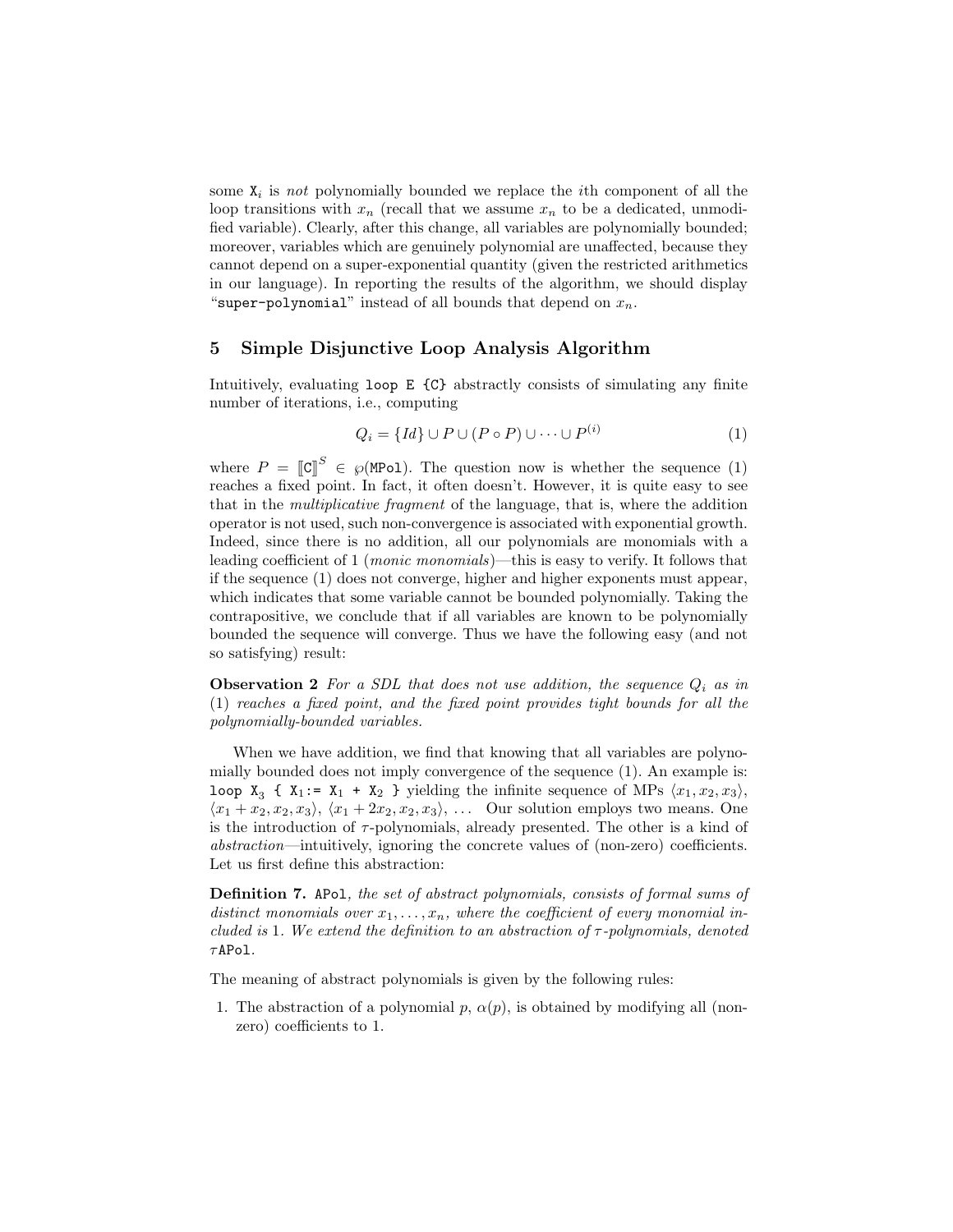- 2. Addition and multiplication in  $\tau A$ Pol is defined in a natural way so that  $\alpha(p) + \alpha(q) = \alpha(p+q)$  and  $\alpha(p) \cdot \alpha(q) = \alpha(p \cdot q)$  (to carry these operations out, you just go through the motions of adding or multiplying ordinary polynomials, ignoring the coeffcient values).
- 3. The *canonical concretization* of an abstract polynomial,  $\gamma(\mathbf{p})$  is obtained by simply regarding it as an ordinary polynomial.
- 4. These definitions extend naturally to tuples of (abstract) polynomials.
- 5. The set of abstract multi-polynomials AMPol and their extension with  $\tau$ ( $\tau$ AMPol) are defined as *n*-tuples over APol (respectively,  $\tau$ APol). We use AMP as an abbreviation for abstract multi-polynomial.
- 6. Composition  $\mathbf{p} \cdot \mathbf{q}$ , for  $\mathbf{p}, \mathbf{q} \in \text{AMPol}$  (or  $\tau \text{AMPol}$ ) is defined as  $\alpha(\gamma(\mathbf{p}) \circ \gamma(\mathbf{q}))$ ; it is easy to see that one can perform the calculation without the detour through polynomials with coefficients. The different operator symbol ("•" versus "◦") helps in disambiguating expressions.

Analysing a SDL. To analyse a SDL specified by a set of MPs  $S$ , we start by computing  $\alpha(S)$ . The rest of the algorithm computes within  $\tau$ AMPol. We define two operations that are combined in the analysis of loops. The first, which we call closure, is simply the fixed point of accumulated iterations as in the multiplicative case. It is introduced by the following two definitions.

**Definition 8** (iterated composition). Let t be any abstract  $\tau$ -MP. We define  ${\bf t}^{\bullet(n)},$  for  $n\geq 0,$  by:

$$
\mathbf{t}^{\bullet(0)} = Id
$$
  

$$
\mathbf{t}^{\bullet(n+1)} = \mathbf{t} \bullet \mathbf{t}^{\bullet(n)}.
$$

For a set  $\mathcal T$  of abstract  $\tau$ -MPs, we define, for  $n \geq 0$ :

$$
\mathcal{T}^{\bullet(0)} = \{ \text{Id} \}
$$

$$
\mathcal{T}^{\bullet(n+1)} = \mathcal{T}^{\bullet(n)} \cup \bigcup_{\mathbf{q} \in \mathcal{T}, \ \mathbf{p} \in \mathcal{T}^{\bullet(n)}} \mathbf{q} \bullet \mathbf{p} \, .
$$

Note that  $\mathbf{t}^{\bullet(n)} = \alpha(\gamma(\mathbf{t})^{(n)})$ , where  $\mathbf{p}^{(n)}$  is defined using ordinary composition.

**Definition 9 (abstract closure).** For finite  $P \subset \tau$ AMPol, we define:

$$
Cl(P) = \bigcup_{i=0}^{\infty} P^{\bullet(i)}.
$$

In the correctness proof, we argue that when all variables are polynomially bounded in a loop S, the closure of  $\alpha(S)$  can be computed in finite time; equivalently, it equals  $\bigcup_{i=0}^k (\alpha(\mathcal{S}))^{\bullet(i)}$  for some k. The argument is essentially the same as in the multiplicative case.

The second operation is called generalization and its role is to capture the behaviour of accumulator variables, meaning variables that grow by accumulating increments in the loop, and make explicit the dependence on the number of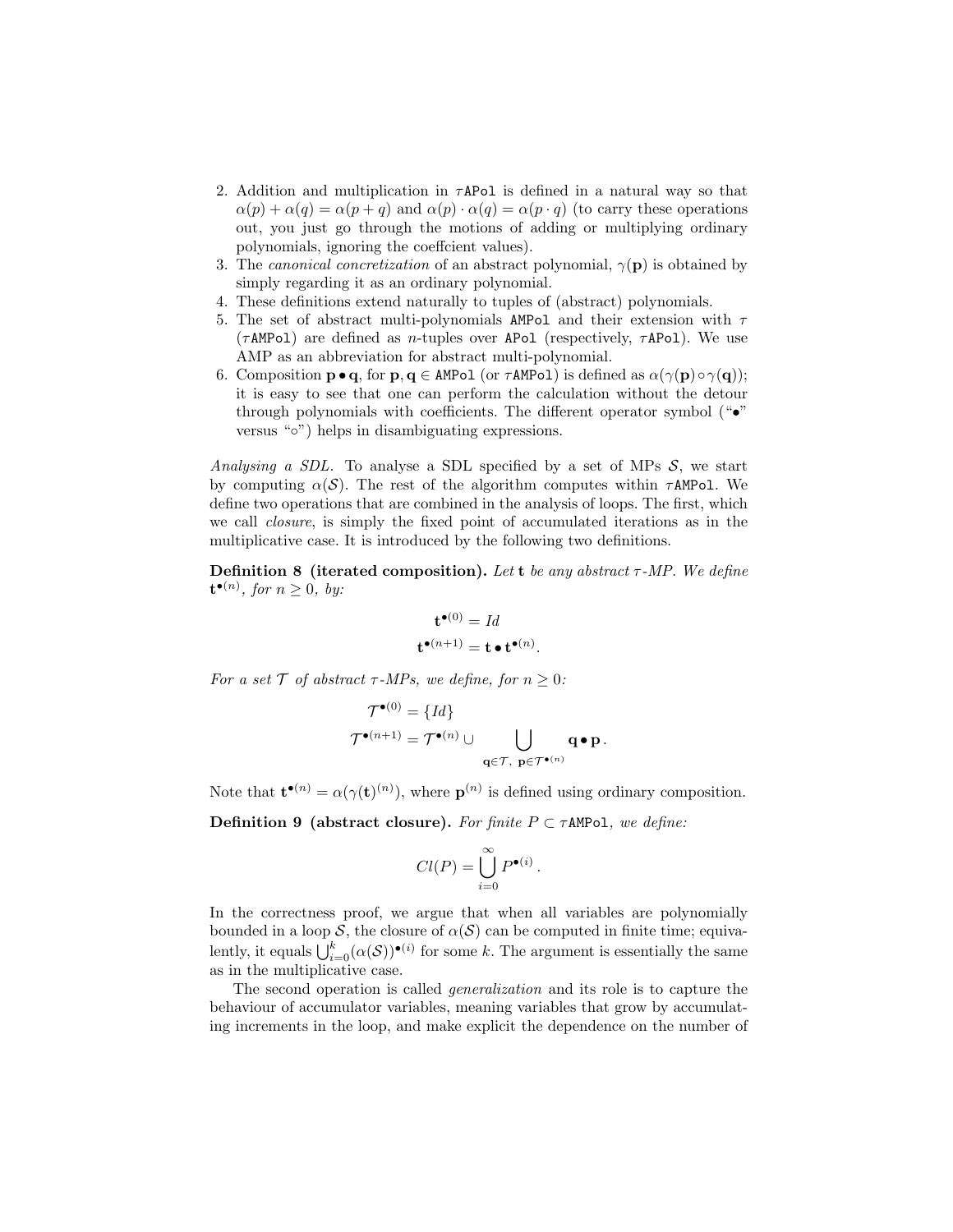iterations. The identification of which additive terms in a MP should be considered as increments that accumulate is at the heart of our problem, and is greatly simplified by concentrating on idempotent AMPs.

Definition 10.  $p \in \tau$ AMPol is called idempotent if  $p \bullet p = p$ .

Note that this is composition in the abstract domain. So, for instance,  $\langle x_1, x_2 \rangle$ is idempotent, and so is  $\langle x_1 + x_2, x_2 \rangle$ , while  $\langle x_1 x_2, x_2 \rangle$  and  $\langle x_1 + x_2, x_1 \rangle$  are not.

**Definition 11.** For **p** an (abstract) multi-polynomial, we say that  $x_i$  is selfdependent in  $p$  if  $p[i]$  depends on  $x_i$ . We call a monomial self-dependent if all the variables appearing in it are.

**Definition 12.** We define a notational convention for  $\tau$ -MPs. Assuming that  $\mathbf{p}[i]$  depends on  $x_i$ , we write

$$
\mathbf{p}[i] = x_i + \tau \mathbf{p}[i]' + \mathbf{p}[i]'' + \mathbf{p}[i]''' ,
$$

where  $p[i]'''$  includes all the non-self-dependent monomials of  $p[i]$ , while the selfdependent monomials (other than  $x_i$ ) are grouped into two sums:  $\tau \mathbf{p}[i]'$ , including all monomials with a positive degree of  $\tau$ , and  $\mathbf{p}[i]'$  which includes all the  $\tau$ -free monomials.

*Example 4.* Let  $\mathbf{p} = \langle x_1 + \tau x_2 + \tau x_3 + x_3x_4, x_3, x_4 \rangle$ . The self-dependent variables are all but  $x_2$ . Since  $x_1$  is self-dependent, we will apply the above definition to  $p[1]$ , so that  $p[1]' = x_3$ ,  $p[1]'' = x_3x_4$  and  $p[1]''' = \tau x_2$ . Note that a factor of  $\tau$  is stripped in  $\mathbf{p}[1]'$ . Had the monomial been  $\tau^2 x_3$ , we would have  ${\bf p}[1]' = \tau x_3.$ 

Definition 13 (generalization). Let p be idempotent in  $\tau$ AMPol; define p<sup> $\tau$ </sup> by

$$
\mathbf{p}^{\tau}[i] = \begin{cases} x_i + \tau \mathbf{p}[i]'+\tau \mathbf{p}[i]'' + \mathbf{p}[i]''' & \text{if } \mathbf{p}[i] \text{ depends on } x_i \\ \mathbf{p}[i] & \text{otherwise.} \end{cases}
$$

Note that the arithmetic here is abstract (see examples below). Note also that in the term  $\tau \mathbf{p}[i]'$  the  $\tau$  is already present in **p**, while in  $\tau \mathbf{p}[i]'$  it is added to existing monomials. In this definition, the monomials of  $p[i]'''$  are treated like those of  $\tau \mathbf{p}[i]'$ ; however, in certain steps of the proofs we treat them differently, which is why the notation separates them.

Example 5. Let  $\mathbf{p} = \langle x_1 + x_3, x_2 + x_3 + x_4, x_3, x_3 \rangle$ 

Note that  $\mathbf{p} \bullet \mathbf{p} = \mathbf{p}$ . We have  $\mathbf{p}^{\tau} = \langle x_1 + \tau x_3, x_2 + \tau x_3 + x_4, x_3, x_3 \rangle$ .

Example 6. Let  $\mathbf{p} = \langle x_1 + \tau x_2 + \tau x_3 + \tau x_3x_4, x_3, x_4 \rangle$ 

Note that  $\mathbf{p} \bullet \mathbf{p} = \mathbf{p}$ . The self-dependent variables are all but  $x_2$ .

We have  $\mathbf{p}^{\tau} = \langle x_1 + \tau x_2 + \tau x_3 + \tau x_3x_4, x_3, x_3, x_4 \rangle = \mathbf{p}$ .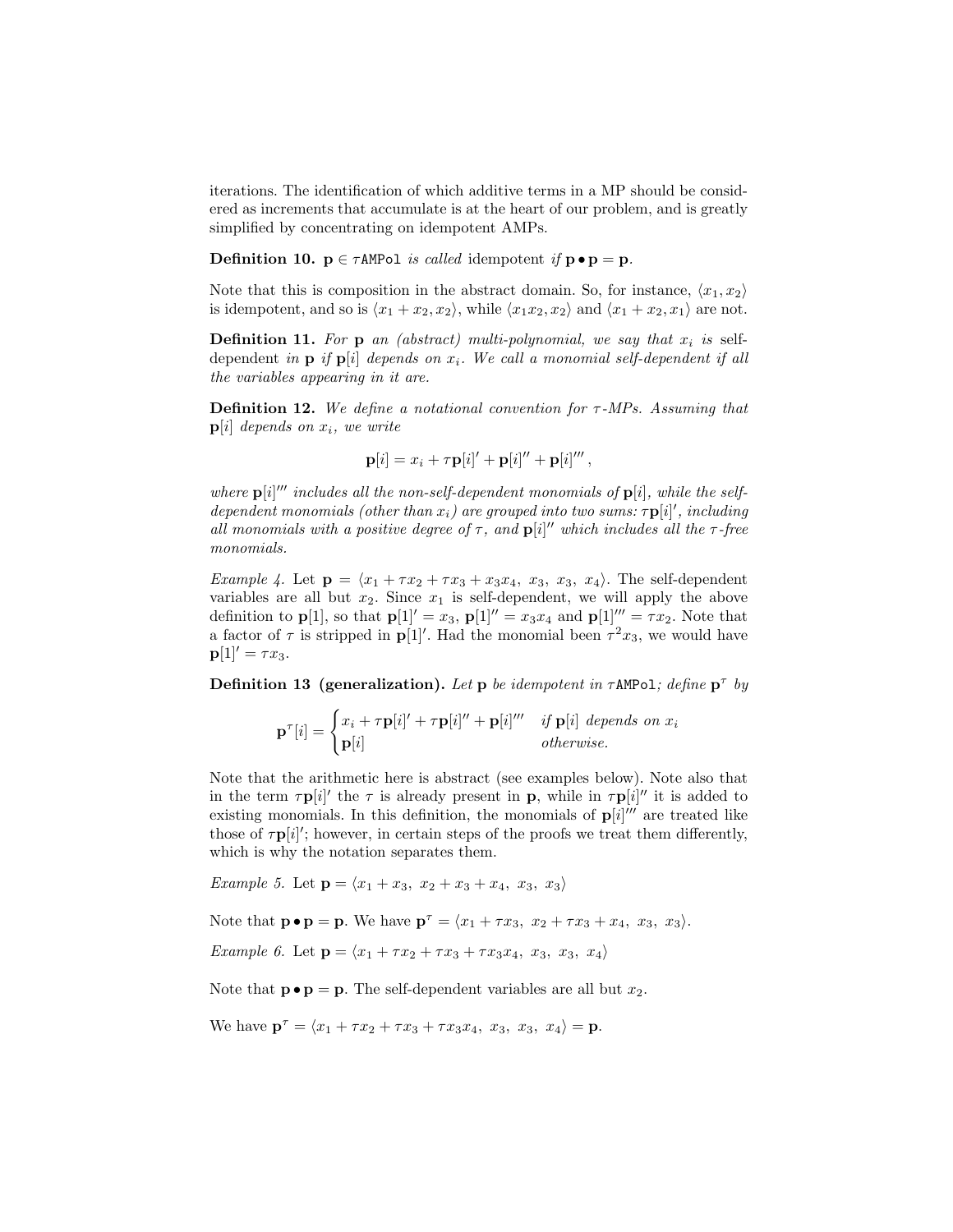Finally we can present the analysis of the loop command.

### Algorithm  $SOLVE(S)$

Input:  $S$ , a polynomially-bounded disjunctive simple loop Output: a set of  $\tau$ -MPs which tightly approximates the effect of all S-traces.

- 1. Set  $T = \alpha(S)$ .
- 2. Repeat the following steps until  $T$  remains fixed:
	- (a) Closure: Set T to  $Cl(T)$ .
	- (b) Generalization: For all  $p \in T$  such that  $p \bullet p = p$ , add  $p^{\tau}$  to T.

*Example 7.* loop  $X_3 \{ X_1 := X_1 + X_2; X_2 := X_2 + X_3; X_4 := X_3 \}$ The body of the loop is evaluated symbolically and yields the multi-polynomial:

$$
\mathbf{p} = \langle x_1 + x_2, x_2 + x_3, x_3, x_3 \rangle
$$

Now, computing within AMPol,

$$
\alpha(\mathbf{p})^{\bullet(2)} = \alpha(\mathbf{p}) \bullet \alpha(\mathbf{p}) = \langle x_1 + x_2 + x_3, x_2 + x_3, x_3, x_3 \rangle;
$$
  

$$
\alpha(\mathbf{p})^{\bullet(3)} = \alpha(\mathbf{p})^{\bullet(2)}.
$$

Here the closure computation stops. Since  $\alpha(\mathbf{p}^{\bullet(2)})$  is idempotent, we compute

$$
\mathbf{q} = (\alpha(\mathbf{p})^{\bullet(2)})^{\tau} = \langle x_1 + \tau x_2 + \tau x_3, x_2 + \tau x_3, x_3, x_3 \rangle
$$

and applying closure again, we obtain some additional results:

$$
\begin{array}{ll}\n\mathbf{q} \bullet \alpha(\mathbf{p}) &= \langle x_1 + x_2 + x_3 + \tau x_2 + \tau x_3, \ x_2 + x_3 + \tau x_3, \ x_3, \ x_3 \rangle \\
(\mathbf{q})^{\bullet(2)} &= \langle x_1 + \tau x_2 + \tau x_3 + \tau^2 x_3, \ x_2 + \tau x_3, \ x_3, \ x_3 \rangle \\
(\mathbf{q})^{\bullet(2)} \bullet \alpha(\mathbf{p}) &= \langle x_1 + x_2 + x_3 + \tau x_2 + \tau x_3 + \tau^2 x_3, \ x_2 + x_3 + \tau x_3, \ x_3, \ x_3 \rangle\n\end{array}
$$

The last element is idempotent but applying generalization does not generate anything new. Thus the algorithm ends. The reader may reconsider the source code to verify that we have indeed obtained tight bounds for the loop.

## 6 Correctness

We claim that our algorithm obtains a description of the worst-case results of the program that is precise up to constant factors. That is, we claim that the set of MPs returned provides an upper bound (on all executions) which is also tight; tightness means that every MP returned is also a lower bound (up to a constant factor) on an infinite sequence of possible executions. Unfortunately, due to space constraints, we are not able to give full details of the proofs here; however, we give the main highlights. Intuitively, what we want to prove is that the multipolynomials we compute cover all "behaviors" of the loop. More precisely, in the upper-bound part of the proof we want to cover all behaviors: upper-bounding is a universal statement. To prove that bounds are tight, we show that each such bound constitutes a lower bound on a certain "worst-case behavior": tightness is an existential statement. The main aspects of these proofs are as follows: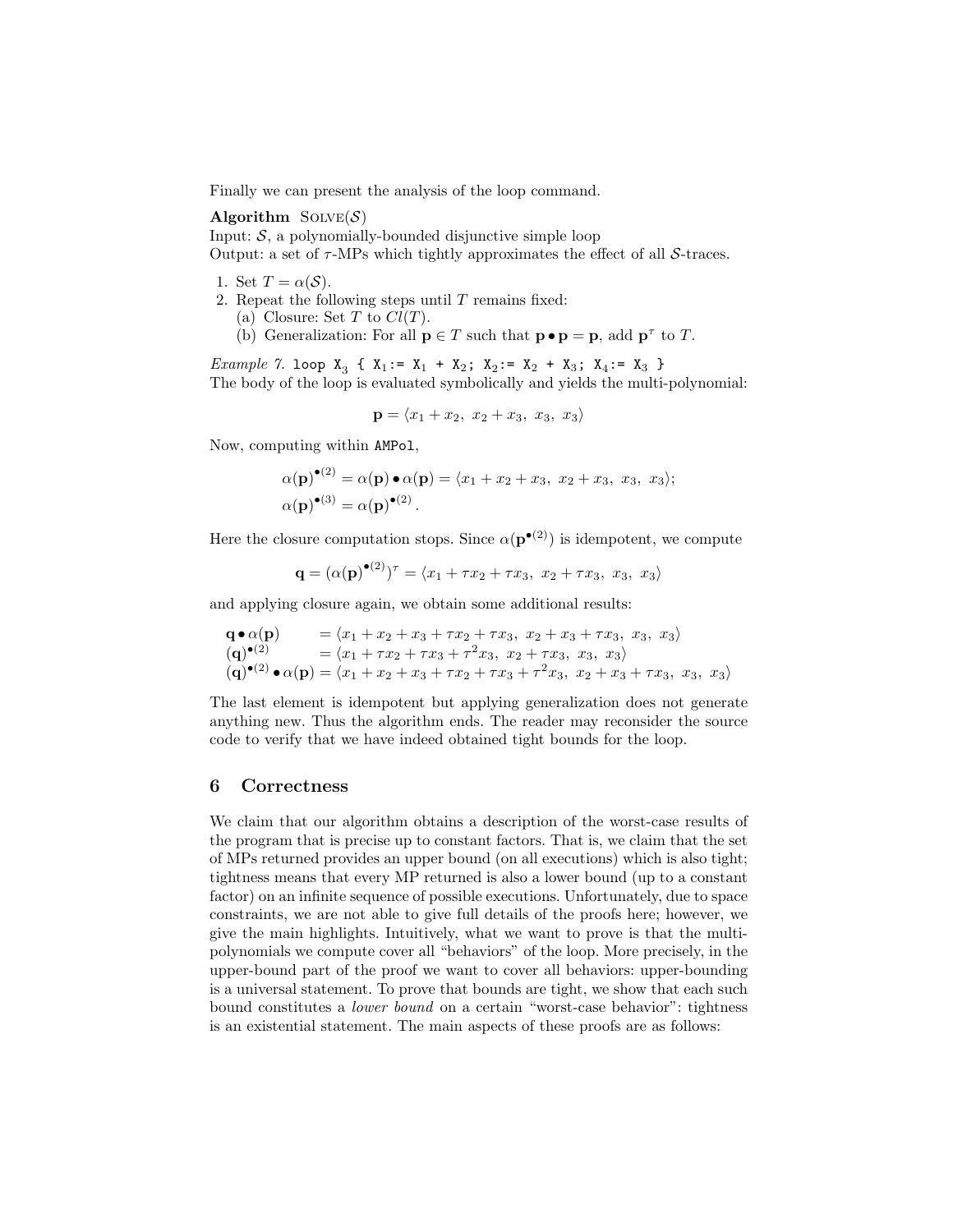- $-$  A key notion in our proofs is that of *realizability*. Intuitively, when we come up with a bound, we want to show that there are traces that achieve (realize) this bound for arbitrarily large input values.
- In the lower-bound proof, we describe a "behavior" by a pattern. A pattern is constructed like a regular expression with concatenation and Kleene-star. However, they allow no nested iteration constructs, and the starred subexpressions have to be repeated the same number of times; for example, the pattern  $\mathbf{p}^* \mathbf{q}^*$  generates the traces  $\{ \mathbf{p}^t \mathbf{q}^t, t \geq 0 \}$ . The proof constructs a pattern for every multi-polynomial computed, showing it is realizable. It is interesting that such simple patterns suffice to establish tight lower bounds for all our programs.
- In the upper-bound proof, we describe all "behaviors" by a finite set of welltyped regular expressions [10]. This elegant tool channels the power of the Factorization Forest Theorem [25]; this brings out the role of idempotent elements, which is key in our algorithm.
- Interestingly, the lower-bound proof not only justifies the tightness of our upper bounds, it also justifies the termination of the algorithm and the application of the Factorization Forest Theorem in the upper-bound proof, because it shows that our abstract multi-polynomials generate a finite monoid.

# 7 Related Work

Bound analysis, in the sense of finding symbolic bounds for data values, iteration bounds and related quantities, is a classic field of program analysis [27, 24, 18]. It is also an area of active research, with tools being currently (or recently) developed including COSTA [1], APROVE [13], CIAOPP [19],  $C<sup>4</sup>B$  [11], Loopus [26]—all for imperative programs. There is also work on functional and logic programs, term rewriting systems, recurrence relations, etc. which we cannot attempt to survey here. In the rest of this section we survey work which is more directly related to ours, and has even inspired it.

The LOOP language is due to Meyer and Ritchie [20], who note that it computes only primitive recursive functions, but complexity can rise very fast, even for programs with nesting-depth 2. Subsequent work [16, 17, 22, 15] concerning similar languages attempted to analyze such programs more precisely; most of them proposed syntactic criteria, or analysis algorithms, that are sufficient for ensuring that the program lies in a desired class (often, polynomial-time programs), but are not both necessary and sufficient: thus, they do not prove decidability (the exception is [17] which has a decidability result for a weak "core" language). The core language we use in this paper is from Ben-Amram et al. [7], who observed that by introducing weak bounded loops instead of concrete loop commands and non-deterministic branching instead of "if", we have weakened the semantics just enough to obtain decidability of polynomial growth-rate. Justifying the necessity of these relaxations, [8] showed undecidability for a language that can only do addition and definite loops (that cannot exit early).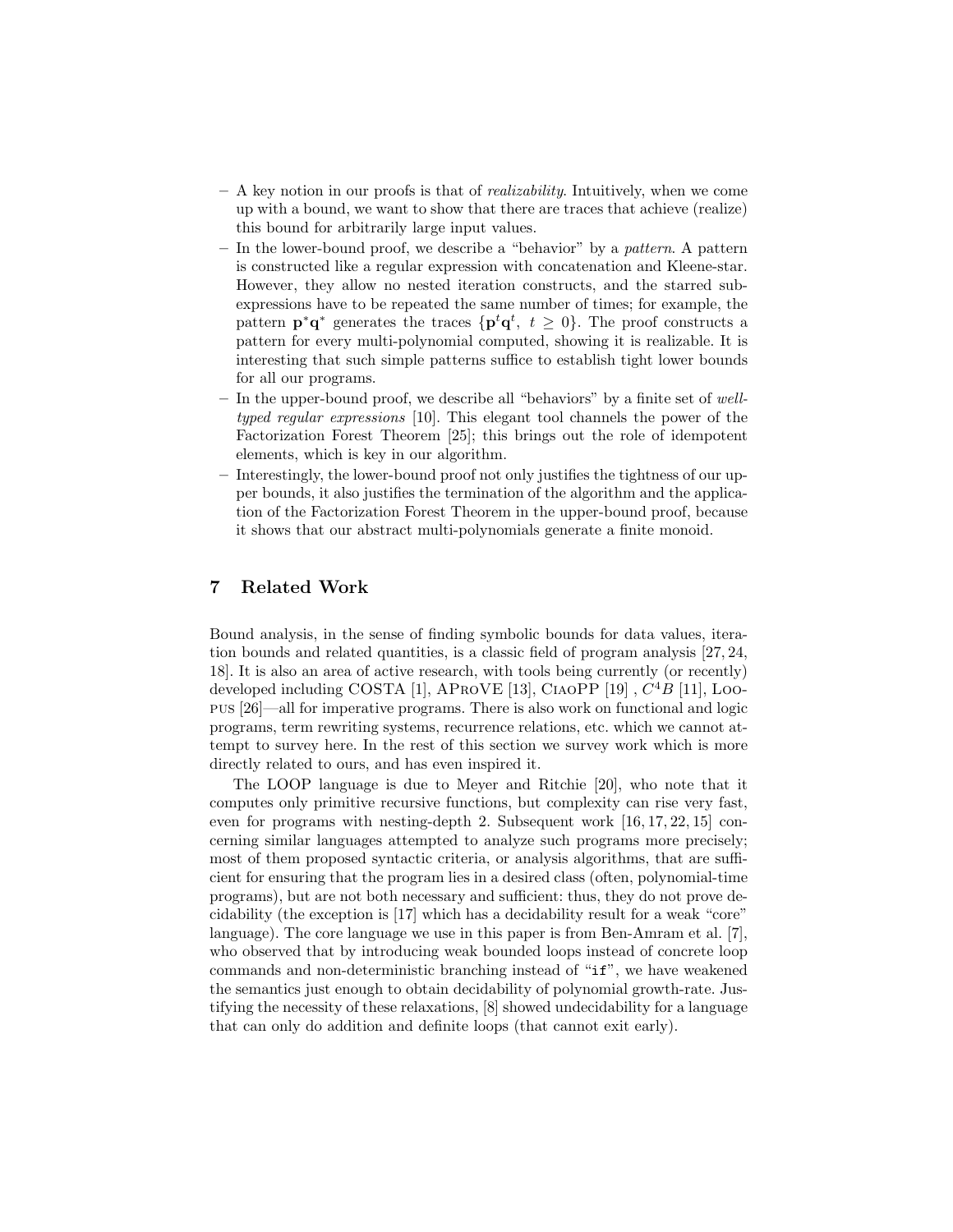In the vast literature on bound analysis in various forms, there are a few other works that give a complete solution for a weak language. Size-change programs are considered by [12, 28]. Size-change programs abstract away nearly everything in the program, leaving a control-flow graph annotated with assertions about variables which decrease (or do not increase) in a transition. Thus, it does not assume structured and explicit loops, and it cannot express information about values which increase. Both works yield tight bounds on the number of transitions until termination.

Dealing with a somewhat different problem, [21, 14] both check, or find, invariants in the form of polynomial equations. We find it remarkable that they give complete solutions for weak languages, where the weakness lies in the nondeterministic control-flow, as in our language. If one could give a complete solution for polynomial inequalities, this would have implied a solution to our problem as well.

# 8 Conclusion and Further Work

We have solved an open problem in the area of analyzing programs in a simple language with bounded loops. For our language, it has been previously shown that it is possible to decide whether a variable's value, number of steps in the program, etc. are polynomially bounded or not. Now, we have an algorithm that computes tight polynomial bounds on the final values of variables in terms of initial values. The bounds are tight up to constant factors (suitable constants are also computable). This result improves our understanding of what is computable by, and about, programs of this form. An interesting corollary of our algorithm is that as long as variables are polynomially bounded, their worst-case bounds are described tightly by (multivariate) polynomials. This is, of course, not true for common Turing-complete languages. Another interesting corollary of the proofs is the definition of a simple class of patterns that suffice to realize the worst-case behaviors. This will appear in a planned extended version of this paper.

There are a number of possible directions for further work. We would like to look for decidability results for richer (yet, obviously, sub-recursive) languages. Some possible language extensions include deterministic loops, variable resets (cf. [4]), explicit constants, and procedures. The inclusion of explicit constants is a particularly challenging open problem.

Rather than extending the language, we could extend the range of bounds that we can compute. In light of the results in [17], it seems plausible that the approach can be extended to classify the Grzegorczyk-degree of the growth rate of variables when they are super-polynomial. There may also be room for progress regarding precise bounds of the form  $2^{poly}$ .

In terms of time complexity, our algorithm is polynomial in the size of the program times  $n^{nd}$ , where d is the highest degree of any MP computed. Such exponential behavior is to be expected, since a program can be easily written to compute a multivariate polynomial that is exponentially long to write. But there is still room for finer investigation of this issue.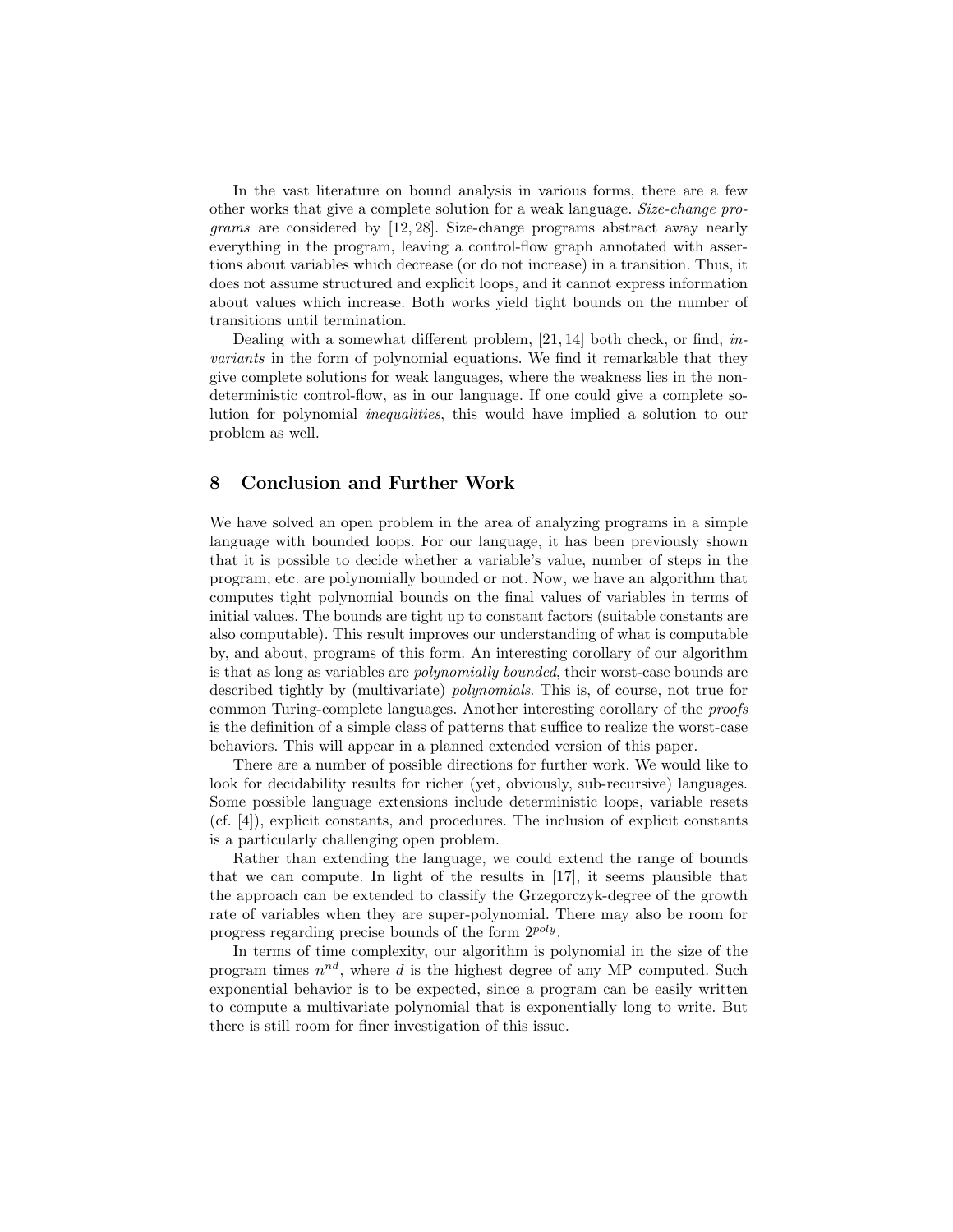# References

- 1. Albert, E., Arenas, P., Genaim, S., Puebla, G., Zanardini, D.: Cost analysis of object-oriented bytecode programs. Theoretical Computer Science 413(1), 142– 159 (2012). https://doi.org/10.1016/j.tcs.2011.07.009
- 2. Alias, C., Darte, A., Feautrier, P., Gonnord, L.: Multi-dimensional rankings, program termination, and complexity bounds of flowchart programs. In: Cousot, R., Martel, M. (eds.) Static Analysis, Proceedings of the 17th International Symposium, Perpignan, France. Lecture Notes in Computer Science, vol. 6337, pp. 117– 133. Springer (2010). https://doi.org/10.1007/978-3-642-15769-1 8
- 3. Bagnara, R., Hill, P.M., Zaffanella, E.: The parma polyhedra library: Toward a complete set of numerical abstractions for the analysis and verification of hardware and software systems. Sci. Comput. Program. 72(1-2), 3–21 (2008)
- 4. Ben-Amram, A.M.: On decidable growth-rate properties of imperative programs. In: Baillot, P. (ed.) International Workshop on Developments in Implicit Computational complExity (DICE 2010). EPTCS, vol. 23, pp. 1–14 (2010). https://doi.org/10.4204/EPTCS.23.1
- 5. Ben-Amram, A.M., Genaim, S.: Ranking functions for linear-constraint loops. Journal of the ACM 61(4), 26:1–26:55 (jul 2014). https://doi.org/10.1145/2629488
- 6. Ben-Amram, A.M., Genaim, S.: On multiphase-linear ranking functions. In: Majumdar, R., Kuncak, V. (eds.) Computer Aided Verification, CAV'17. Lecture Notes in Computer Science, vol. 10427, pp. 601–620. Springer (2017). https://doi.org/10.1007/978-3-319-63390-9 32
- 7. Ben-Amram, A.M., Jones, N.D., Kristiansen, L.: Linear, polynomial or exponential? complexity inference in polynomial time. In: Beckmann, A., Dimitracopoulos, C., Löwe, B. (eds.) Logic and Theory of Algorithms, Fourth Conference on Computability in Europe, CiE 2008. LNCS, vol. 5028, pp. 67–76. Springer (2008). https://doi.org/10.1007/978-3-540-69407-6 7
- 8. Ben-Amram, A.M., Kristiansen, L.: On the edge of decidability in complexity analysis of loop programs. International Journal on the Foundations of Computer Science 23(7), 1451–1464 (2012). https://doi.org/10.1142/S0129054112400588
- 9. Ben-Amram, A.M., Pineles, A.: Flowchart programs, regular expressions, and decidability of polynomial growth-rate. In: Hamilton, G., Lisitsa, A., Nemytykh, A.P. (eds.) Proceedings of the Fourth International Workshop on Verification and Program Transformation (VPT). EPTCS, vol. 216, pp. 24–49 (2016). https://doi.org/10.4204/EPTCS.216.2
- 10. Bojańczyk, M.: Factorization forests. In: Diekert, V., Nowotka, D. (eds.) Developments in Language Theory, 13th International Conference, DLT 2009, Stuttgart, Germany, June 30 - July 3, 2009. Proceedings. Lecture Notes in Computer Science, vol. 5583, pp. 1–17. Springer (2009). https://doi.org/10.1007/978-3-642-02737-6 1
- 11. Carbonneaux, Q., Hoffmann, J., Shao, Z.: Compositional certified resource bounds. In: Proceedings of the ACM SIGPLAN 2015 Conference on Programming Language Design and Implementation (PLDI). ACM (2015)
- 12. Colcombet, T., Daviaud, L., Zuleger, F.: Size-change abstraction and max-plus automata. In: Csuhaj-Varjú, E., Dietzfelbinger, M., Ésik, Z. (eds.) Mathematical Foundations of Computer Science 2014 - 39th International Symposium, MFCS 2014. Proceedings, Part I. LNCS, vol. 8634, pp. 208–219. Springer (2014). https://doi.org/10.1007/978-3-662-44522-8 18
- 13. Giesl, J., Aschermann, C., Brockschmidt, M., Emmes, F., Frohn, F., Fuhs, C., Hensel, J., Otto, C., Plücker, M., Schneider-Kamp, P., Ströder, T., Swider-